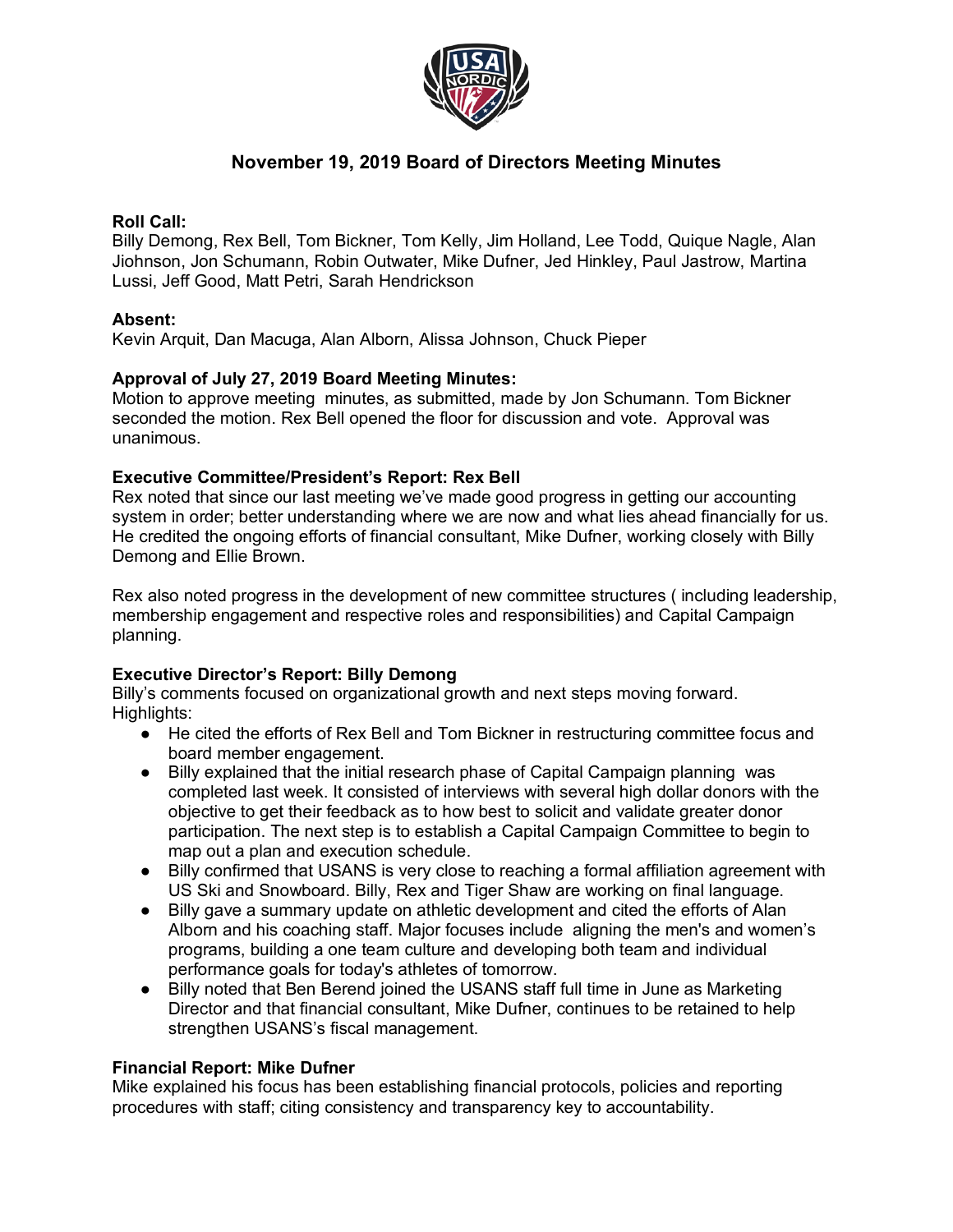

New Action Items:

- Staff training on day to day accounting and report generation
- 13 week cash flow report on a monthly basis
- Income Statements, by class, updated year-to-date vs. plan
- Quarterly updates

Mike gave a quick review of current financial shortfalls in revenue and gross profit and rationale for a break-even forecast for the end of year. However, he underscored very tight cash concerns are ahead of us and noted our capital campaign must play a key role in our continued success moving forward.

## **Committee Report Highlights:**

Sport: Tom Bickner

- Restructured Sport Committee into 6 sub-committees
	- Officials- Paul Jastrow
	- Sport Development- Jed Hinkley
	- Women- Sarah Hendrickson
	- Venue- Jerrod Lennihan
	- Calendar and Events- Alan Johnson
- Developed sub-committee charters for review by the Executive Committee and the board.
- Established respective sub-committee chairs and membership. Working on contact information.

Officials: Paul Jastrow

- Completed Fall Seminar. Getting ready for the season
- Working on a monthly newsletter for officials

Sport Development: Jed Hinkley

Membership Committee has been meeting once a month; documenting club results, and updating membership via website and newsletter.

Jeff Good both complemented and commented on the importance of activity date documentation via the newsletter program.

Coaches: Jed Hinkley

- Started meeting in the Fall; every other Thursday
- Working on development of Tech Tips, start up of Level 200 training, getting more women involved and the creation of women specific training documentation.

Governance and Nominating: Robin Outwater

● Recently submitted a Staff Performance and Compensation Review Program draft to the Executive Committee for review and comment

#### **Old Business:**

● No old business